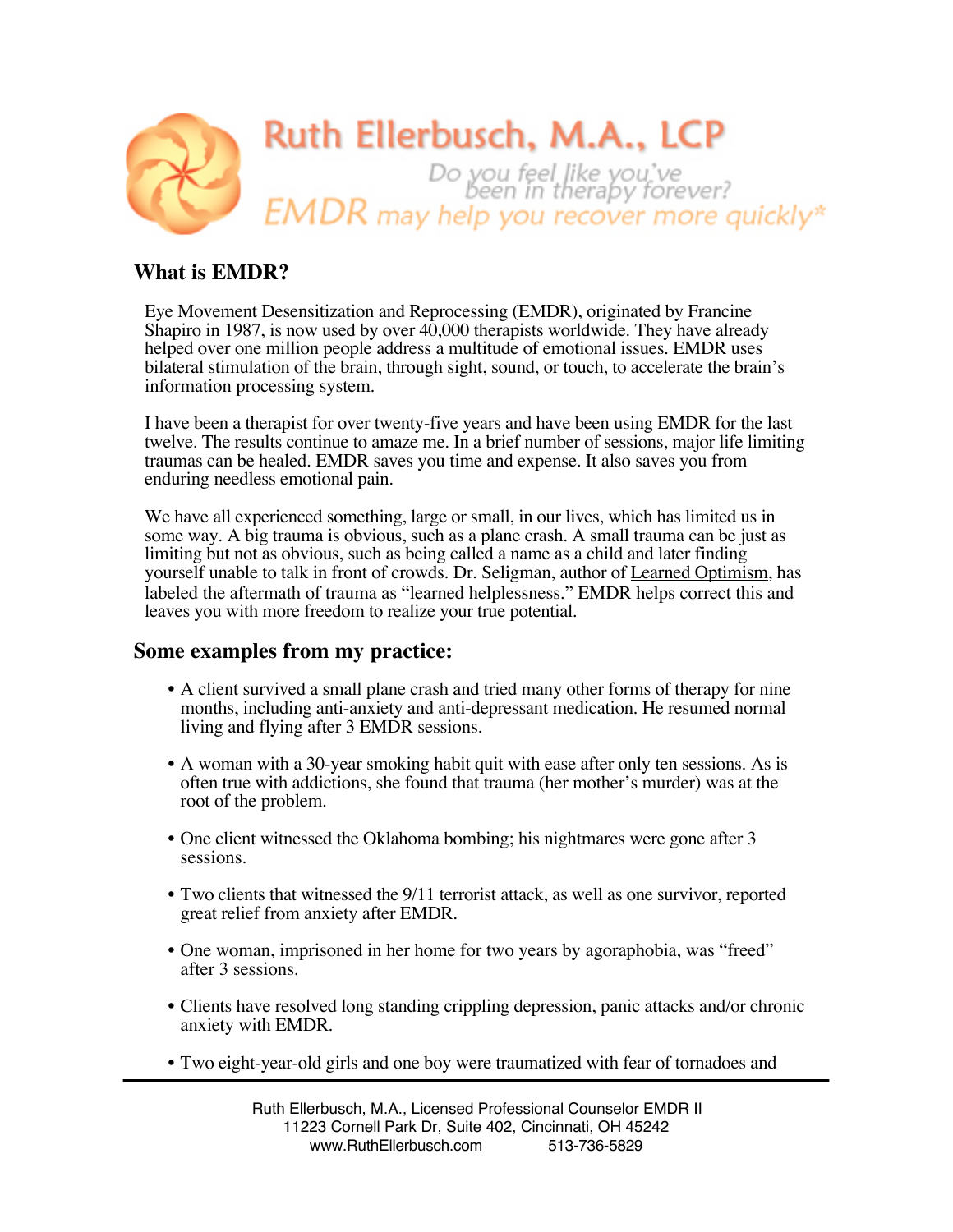thunderstorms after the severe weather from a few years ago; they are now free of fear with the onset of severe weather.

- Three shy clients aged 8, 18 and 50 report marked improvement in social ease.
- Multiple clients experienced monumental changes in feeling neutral when in the presence of "toxic" interactions with family members or on the job.

#### **What others have to say about EMDR**

"The FBI has found EMDR to be extremely effective when used on individuals exhibiting symptoms of post-traumatic stress which can be tied to a specific traumatic event. The bottom line as I see it is that it works."

*- Charles McCormack, unit chief, Federal Bureau of Investigation Administrator, Employer Assistance Program* 

"EMDR is a powerful tool in the hands of a skillful therapist. I've found it extremely useful in the treatment of the painful aftermath of rape, assault, combat, drug addiction, and the death of a loved one. But I've also found it a real help in overcoming the wide variety of less dramatic issues that bring people into my office: overcoming jealousy, envy and the loss of relationships (including divorce), fear of taking a test or fear of an intimidating boss, writer's and artist's block, sexual inhibition and a variety of self sabotage."

*- Lewis Engel, Ph.D., Clinical Psychologist, private practice, San Francisco* 

"EMDR therapy has emerged as a procedure to be reckoned with in psychology…Almost a million have been treated…research appears to support the remarkable claims made."

*-Washington Post*

"EMDR provides a way for people to free themselves from destructive memories and it seems to work, even in cases where years of conventional therapy have failed." *-Hugh Downs, 20/20 ABC News*

"EMDR is the most revolutionary, important method to emerge in psychotherapy in decades."

*- Herbert Fensterheim, Ph.D., Cornell University* 

"A lifesaving process for battered women...everyone who has experienced the psychological pain from abuse or knows someone who has should know about EMDR!"

*-Lenore Walker, Ed.D. ABPP, Domestic Violence Institut*e